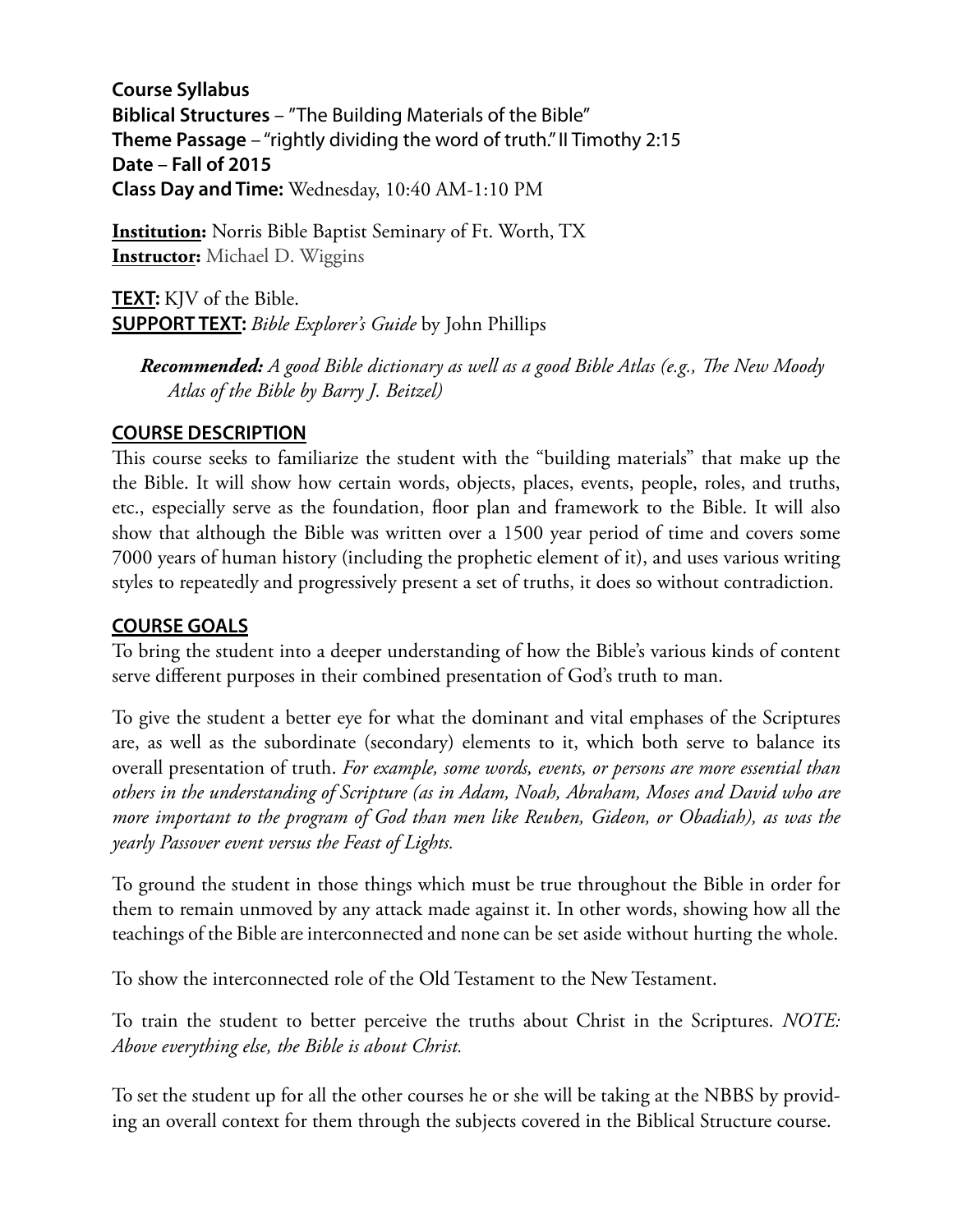## **COURSE REQUIREMENTS**

All students need to read the assigned chapters in the textbook *Bible Explorer's Guide* by John Phillips, by the day of the Final.

Maintain a well-organized notebook containing all the notes distributed in class.

Term Paper: write a research paper of at least 2500 words on the 24 Major Events of the Bible – summarizing what the event was about in a few sentences (some 100 words each).

Memorize the 24 major events of the Bible.

Mid-term and Final.

Score at least a "C" (grade level) for the course.

## **EVALUATION**

Grades will be based upon the student's performance on the mid-term and fnal test, both of these will each count for 20% of the fnal grade (40%); term paper - 30%; reading of assigned chapters in supportive textbook - 10%; maintain notebook - 10%. Attendance, attitude and punctuality - 10%.

## **TESTING**

Mid Term - October 7 Final - December 16

# **GRADING SCALE**

All academic work is graded according to the following scale:

**A** = Outstanding (90 - 100) 4 grade points per semester hour **B** = Above average (80 - 89) 3 grade points per semester hour  $C =$  Average (70 - 79) 2 grade points per semester hour **D** = Below average (60 - 69) 1 grade point per semester hour **F** = Failing (Below 59) 0 grade points per semester hour

The grade point average is computed by dividing the total points by the total number of attempted semester hours.

The following symbols are also used on the transcript:

**WP** = Withdrew, passing **WF** = Withdrew, failing  **I** = Incomplete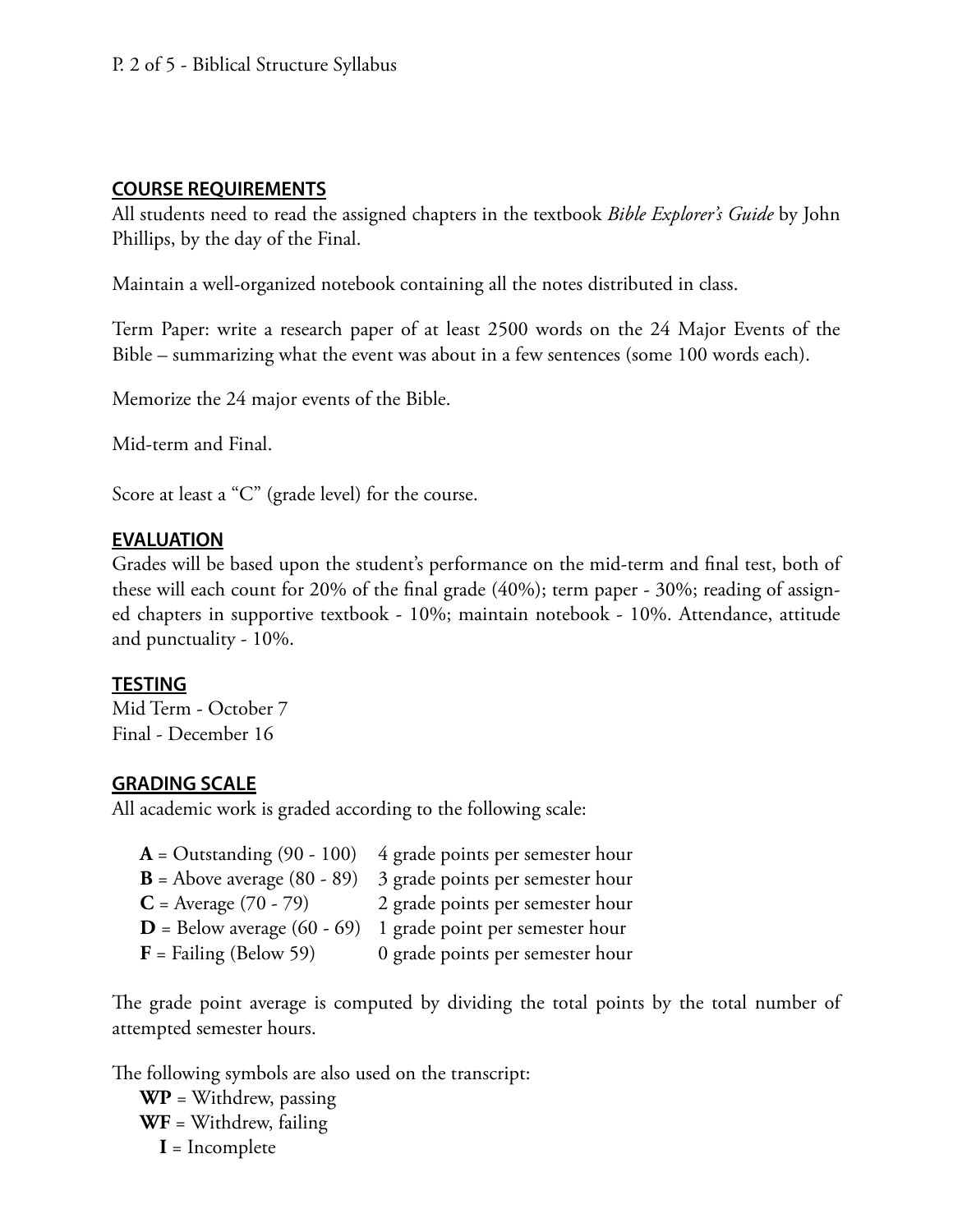**All incomplete grades must be made up within four weeks of the last day of the semester; otherwise**, they will become an F on the transcript and 0 honor points will be calculated into the grade point average. It is the student's responsible to contact their instructor, to set up a time to take any missed fnals, and notify the office of their intent.

The Administrator will work with the student so that he or she can come to the school and take all missed tests at one time. Be sure the instructors have the written test to him before the scheduled date.

#### **POLICY ON TESTING AND ABSENTEEISM**

If a student is absent on a scheduled test day and his absence is unexcused as determined by the Administrator, the student will be permitted to take the test with one letter grade deduction in his score. The Administrator will consider extenuating circumstances. The instructor will have the option to give an alternate test and/or assign a special paper in lieu of the original test given to the class.

If the student contacts the Administrator prior to class time, it will be counted as an excused absence and there will not be the penalty of a letter grade deduction. The Administrator will consider extenuating circumstances, but it is the student's responsibility to contact the him or the NBBS office as soon as possible. All tests must be taken within four weeks of the original test date.

## **POLICY ON MAKING UP FOR ABSENCE FROM LECTURE**

For each class session, if the student is absent or misses a major portion of the lecture, he or she is to secure the notes he missed from another student if the instructor did not place them in the student's mailbox. The student is to study those notes in view of a five question quiz to be given at the instructor' discretion.

## **ATTENDANCE POLICIES**

**Attendance in all class sessions is mandatory.** It is assumed that a student will be present in all class sessions unless providentially hindered. A student will be permitted three excused absences per class during the course of the semester. In relation to absences, a percentile will be deducted from the fnal grade as follows:

1 absence  $-3%$ 2 absences  $-4%$ 3 absences – 5%

**Any student who misses more than three classes will fail the course, and no credit will be**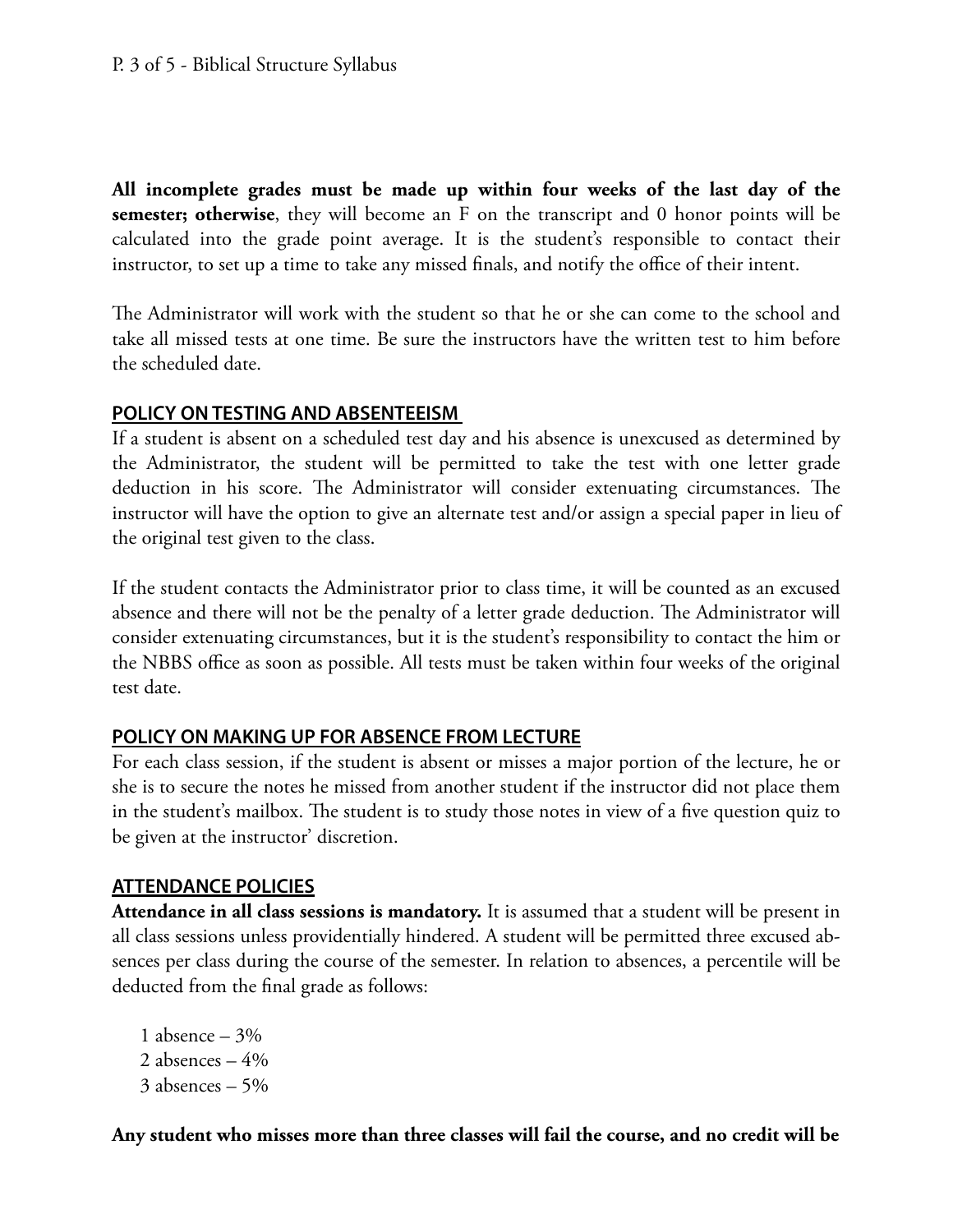## **given. Extenuating circumstances will be considered by the Administrator, but an unexcused absence will be viewed more severe than an excused absence.**

In general, an unexcused absence is when the student does not contact the Administrator or school secretary prior to class time. However, the Administrator may consider the reason given for an absence inexcusable, if it was given prior to class time. It is his discretion.

Daily class attendance will be kept by the instructor and turned into the school secretary.

**NOTE:** Because of the **two and one-half hour class session**, when a student misses class one day, he has missed what is equal to two lectures in most school settings whose classes are typically no longer than one hour and ffteen minutes and done on different days.

#### **TARDINESS**

Punctuality is a Christian character trait that all need to nurture. As a result, students are expected to be on time for all classes, chapels, and appointments. Three tardies will be equivalent to one unexcused absence.

#### **POLICY ON LATE PAPERS**

Book reports, research papers, and other written assignments are due on the date assigned. No late papers will be accepted in any class without a reduction of 5% per week that it is late.

## **CHEATING AND PLAGIARISM**

Cheating and plagiarism of any kind, i.e., tests, homework, and term papers, cannot and will not be tolerated! Any student found guilty will be given a warning. If it happens a second time, he or she will likely be dismissed from school.

## **SCHEDULE OF LECTURE TOPICS:**

Comparison of the Bible to the Building of a House Old Testament Relationship to the New Testament Life Under the Old Testament Contrasted with Life Under the New Testament Law and Grace Article Outfowing of God's Program to Man Several Big Picture Overviews of the Bible 12 Primary Writing Styles Used in the Bible Giving Due Regard to Historical Narrative Scripture 12 Key Words of the Bible 12 Doctrinal Words of the Bible